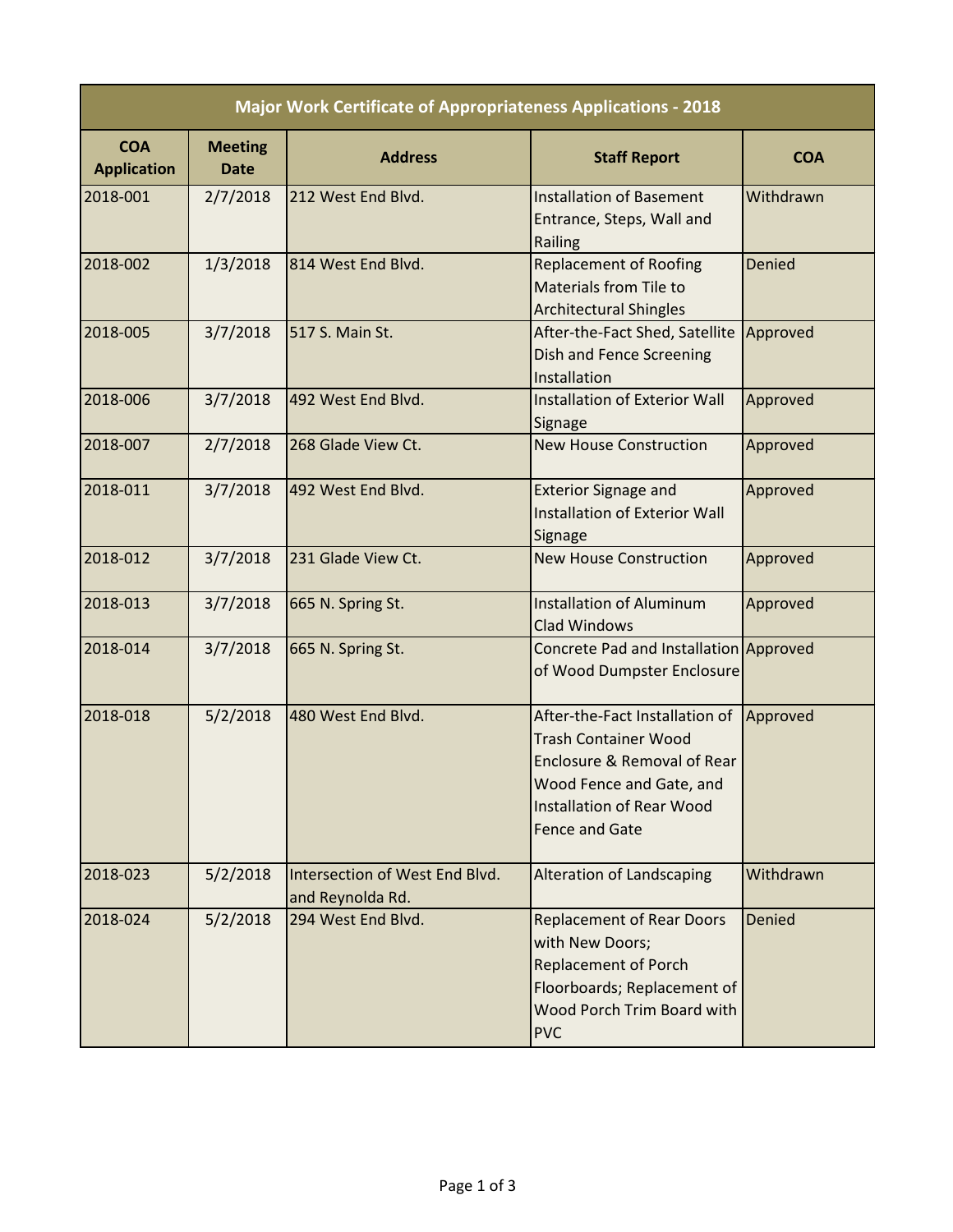| <b>Major Work Certificate of Appropriateness Applications - 2018</b> |                               |                      |                                                                                                                                                                                                                                                                                                                                                                       |               |  |  |  |
|----------------------------------------------------------------------|-------------------------------|----------------------|-----------------------------------------------------------------------------------------------------------------------------------------------------------------------------------------------------------------------------------------------------------------------------------------------------------------------------------------------------------------------|---------------|--|--|--|
| <b>COA</b><br><b>Application</b>                                     | <b>Meeting</b><br><b>Date</b> | <b>Address</b>       | <b>Staff Report</b>                                                                                                                                                                                                                                                                                                                                                   | <b>COA</b>    |  |  |  |
| 2018-025                                                             | 5/2/2018                      | 230 West End Blvd.   | Alteration of Front Porch;<br><b>Removal of Additional Front</b><br>Door; Replacement of Rear<br>Fencing; & Installation of<br><b>Front Yard Landscaping</b>                                                                                                                                                                                                          | Approved      |  |  |  |
| 2018-026                                                             | 6/6/2018                      | 156 West End Blvd.   | After-theFact Installation of<br><b>Walkway Hand Rails</b>                                                                                                                                                                                                                                                                                                            | <b>Denied</b> |  |  |  |
| 2018-043                                                             | 6/6/2018                      | 817 S. Church St.    | Installation of Gutters and<br>Downspouts                                                                                                                                                                                                                                                                                                                             | Approved      |  |  |  |
| 2018-044                                                             | 6/6/2018                      | 136 Piedmont Ave.    | After-the-Fact Tree Pruning<br>and Tree Removal                                                                                                                                                                                                                                                                                                                       | Approved      |  |  |  |
| 2018-045                                                             | 6/6/2018                      | 1311 Brookstown Ave. | Removal of a Sugar Maple<br><b>Tree</b>                                                                                                                                                                                                                                                                                                                               | <b>Denied</b> |  |  |  |
| 2018-046                                                             | 6/6/2018                      | 114 S. Sunset Dr.    | Installation of Rear Accessory Approved<br>Structure                                                                                                                                                                                                                                                                                                                  |               |  |  |  |
| 2018-047                                                             | 6/6/2018                      | 492 West End Blvd.   | <b>Installtion of Exterior Wall</b><br>Signage on North Elevation                                                                                                                                                                                                                                                                                                     | Approved      |  |  |  |
| 2018-064                                                             | 8/1/2018                      | 817 S. Church St.    | <b>Construction of New</b><br><b>Accessary Buidling and</b><br>Installation of Driveway                                                                                                                                                                                                                                                                               | <b>Denied</b> |  |  |  |
| 2018-065                                                             | 8/1/2018                      | 428 S. Main St.      | Demolition of: 1) the brick<br>west wall of the kitchen<br>building, 2) the floor<br>between the first and second<br>floor of the kitchen building,<br>and 3) the non-original frame<br>addition to kitchen building.<br>Construction of a new brick<br>addition to kitchen building,<br>and a brick connector<br>between the main house and<br>the kitchen building. | Approved      |  |  |  |